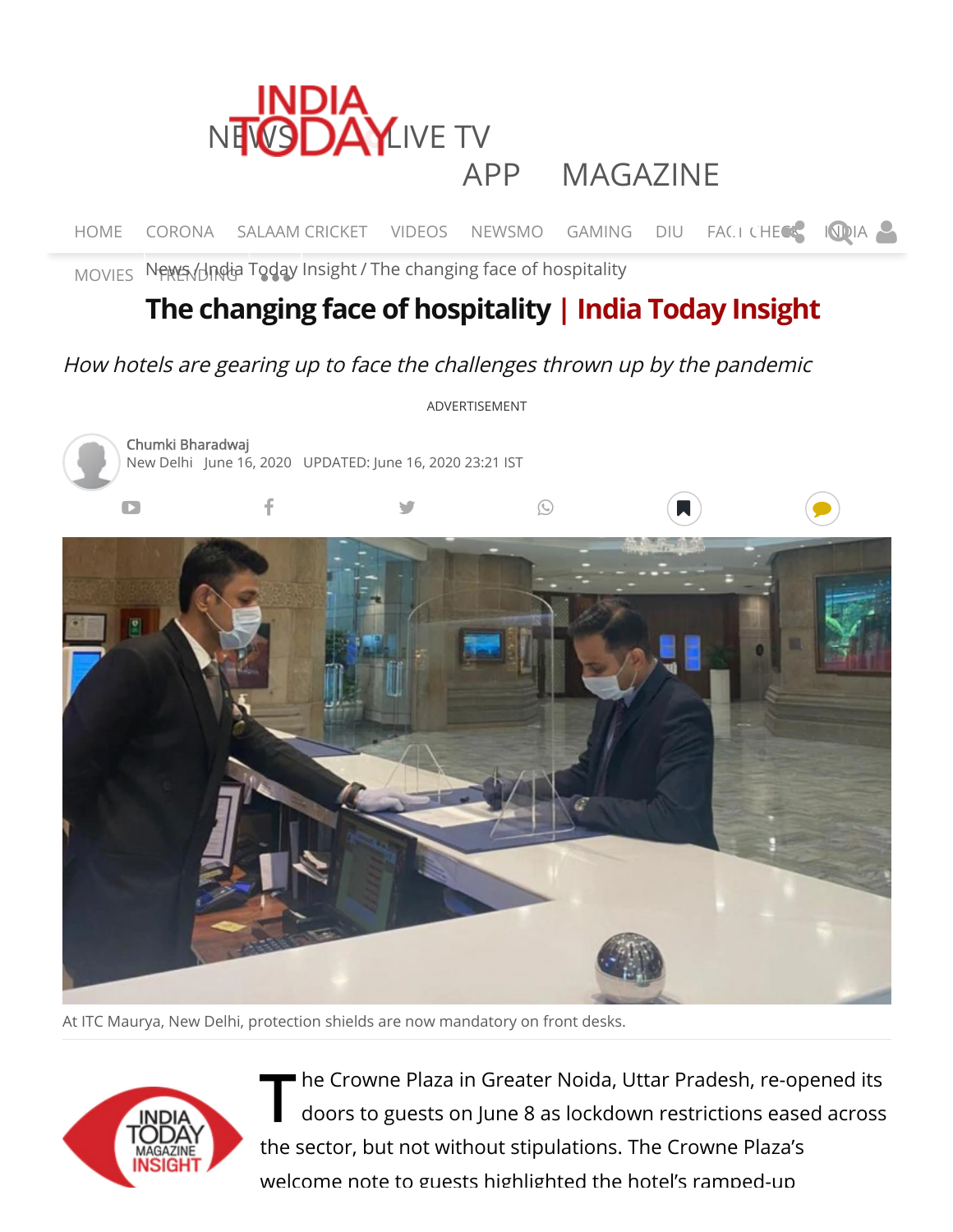welcome to guests highlighted the hotels ramped up

measures as per the safety protocols outlined by the World Health Organization and Centers for Disease Control and Prevention, to protect its guests from the coronavirus.

#### The Cleanse

There was a time when hotels would lure guests with monsoon packages, Valentine's Day specials, new cocktail menus and visiting Michelin star chefs, but now a hotel's cleanliness will be the draw factor. Regular and sustained deep cleaning of hotels with hospital-grade disinfectants, among a host of other safety and hygiene measures, is every hospitality establishment's safest bet to entice the paranoid, reluctant guest back. What a difference a pandemic makes.

Out with the lavish buffets and cavernous banqueting facilities, and in with thermal cameras and disinfection protocols. As these properties prepare for a new operational reality—one that balances the Centre's guidelines with state laws and consumer anxiety the country's largest hotel companies have all come forward in the past few weeks announcing their new cleaning and sanitising procedures.

From Mariott International's 'We Care', to ITC hotels' 'We Assure' programmes, cleaning, which was a behind-the-scenes operation at hotels till now, is taking centre stage. ITC Hotels' hygiene and sanitation protocols have been accredited by the National Accreditation Board for Hospitals and Healthcare Providers (NABH), an organisation dedicated to ensuring sanitation, hygiene, safety and infection control practices in India. Mariott's 'We Care' encompasses new SOPs for back of the house, front of the house and guest check in/ out operations. Every hotel has identified over 200 touch points where changes will be executed. For instance, each touch point will be equipped with a QR code, scanning which will lead to a safety and quality assurances message through an animated video, restaurants will reduce seating capacities and increase spaces between tables, guest elevators will ferry a maximum of four guests per elevator and front desks will sport protection shields. In addition, all guest stationary, like pens used at the front desk, will be sanitised after every use. There will be a mandatory mobile check-out and all employees will be mandated to download the Aarogya Setu App and wear masks and gloves at all times.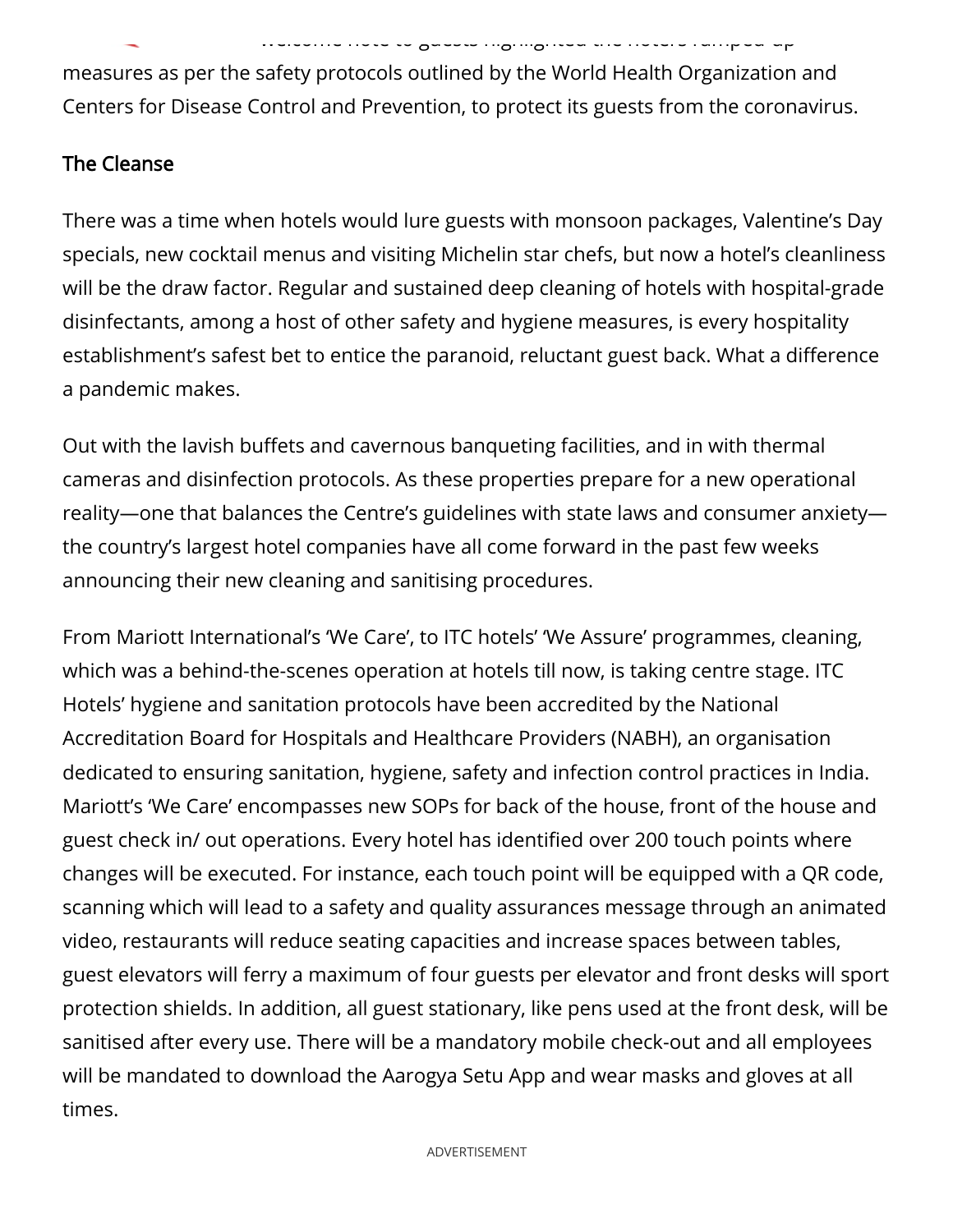"Social distancing will be pivotal to how hotels cater to guests, maybe even offering catering facilities for off sites as video conferencing and working from home become the norm," says Neeraj Govil, senior vice-president, South Asia, Marriott International. "Demand for digitally accessible, contactless interaction will outline the new normal, such as dial-up virtual concierges that allow you to order food through your television."

### Bringing the five-star home

As hotels move from aesthetically clean to clinically clean, they are adapting and adopting a host of innovative ideas to stay ahead of the curve. Home deliveries and takeaway dining experiences are one of many such initiatives. While the specially trained service professionals of the Oberoi Gurgaon are delivering food to your doorsteps, their limited transport means has resulted in guests to opt for self-pick-ups, with a 10 per cent discount on their bill. The Oberoi Mumbai, however, is only offering takeaways which include hampers and cold cuts among other delicatessen delights. Other hotel chains have partnered with on-demand delivery platforms to offer in-home dining experiences. ITC Hotels has partnered with Swiggy, while the 'Marriott on Wheels' food delivery initiative uses Zomato. IHCL, on the other hand, is extending its contactless takeaway services 'Hospitality@Home' to include a selection of essential oils and scrubs from its Jiva Spa to offer curated food as well as wellness hampers.

While food is undeniably hospitality's greatest offering, hotels are going above and beyond to offer fresh services, such as the ITC Hotels' recent launch, Lavanderia—a contact light laundry service with strict monitoring of safety and hygiene norms at each step. It allows customers to hand over the items at a designated point at the hotel, and then pick it up within 24 hours. Lavanderia is available at ITC Hotels in Delhi, Kolkata, Bengaluru, Hyderabad, Visakhapatnam and Chennai, and is open to all city residents. Apart from laundry, ITC has also launched a rental car company—The SAFE Car anticipating a rise in road trips. International Travel House (ITH), an associate company of ITC, reinforces stringent safety and hygiene protocols among its team of experienced chauffeurs. Daily thermal temperature checks for the chauffeurs, mandatory use of medically-approved masks, gloves, and sanitisers and daily stringent deep-cleaning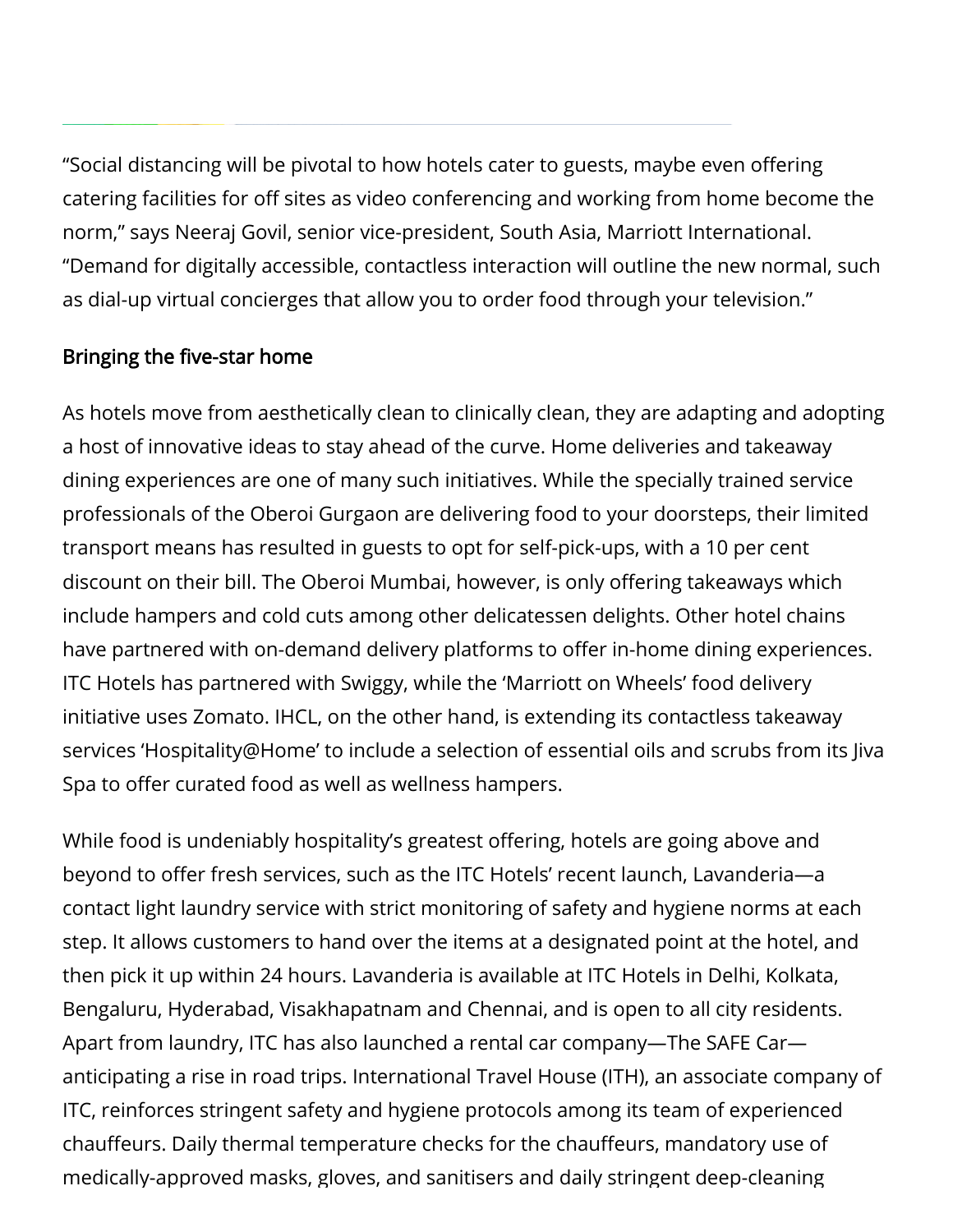protocols with accredited surface antimicrobials are now par for the course.

ADVERTISEMENT

y pp , g , y g p g

Apart from innovative offshoots of core services, hotels are also offering a greater flexibility of cancellation and for amendments of booking dates. "We have adapted our cancellation policies in response to the changing conditions. Our Marriott Bonvoy Members form a large part of our customer base, well over 70 per cent in most hotels. For them, the status earned in 2019 will be extended to February 2022, to provide ample time to redeem points; the expiration of points will be paused till February 2021," adds Govil.

#### Offers You Can't Refuse

Marriott, along with other hotels are also offering great deals and packages for travellers. A limited time offer curated specially for their hotels across South Asia, is available to its guests for a booking period up to June 30, which can be availed from now till June 30, 2021. It gives a minimum 30 per cent off on room rates across all its hotels, or one complimentary night's stay.

Not to be left out, ITC's offering includes a Welcombreak, an all-in-one luxury getaway (inclusive of accommodation, meals and more) where one can book now and pay later, along with a flexible cancellation policy. Starting at Rs 5,299 plus taxes, the offer is valid till October 31, and includes all meals—Breakfast, Lunch and Dinner—and additional savings on food and beverages, complimentary laundry, happy hours, late check-out and savings on other recreational services across 13 participating hotels across the country. ITC Hotels is also offering the perfect layover for work ventures with a 12-hour stay option—9am to 9pm.

As for the Oberoi group, that has reopened their Oberoi Sukhvils Spa Resort in New Chandigarh, The Oberoi Rajvils in Jaipur, The Oberoi Udaivils in Udaipur and The Oberoi Vanyavilas Wildlife Resort in Ranthambhore, is offering complimentary additional room for two children (up to 12 years of age) and a 50 per cent off on a third night's stay, plus an additional 20 per cent off if one books directly on [Oberoihotels.com.](http://oberoihotels.com/)